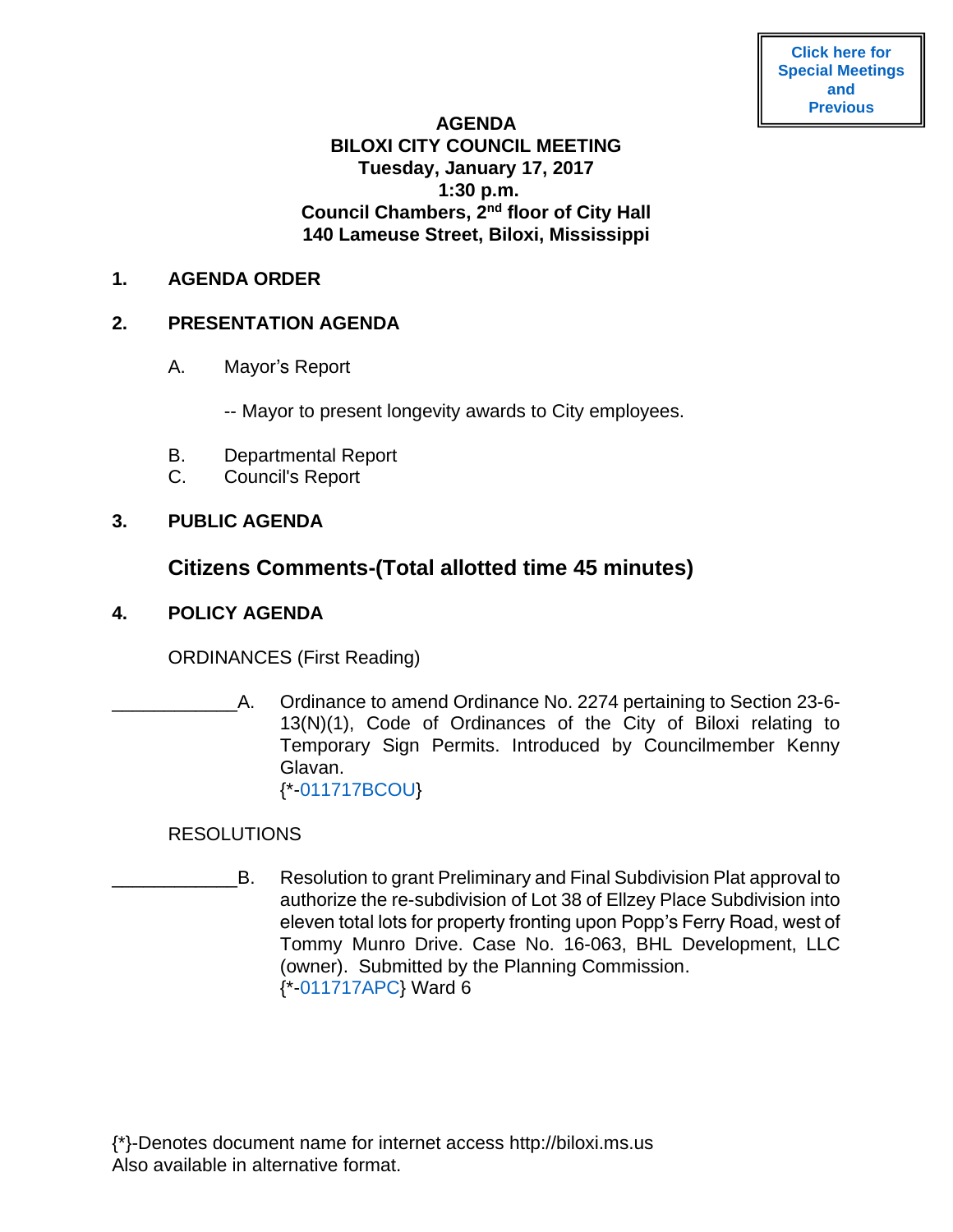# **4. POLICY AGENDA-Continued**

\_\_\_\_\_\_\_\_\_\_\_\_C. Resolution approving and authorizing the distribution of a Preliminary Office Statement; authorizing the execution and distribution of an Official Statement pertaining to the sale of General Obligation Public Improvement Bonds, Series 2017, of the City of Biloxi, Mississippi, in the maximum principal amount of Seven Million Dollars (\$7,000,000); authorizing the execution of a continuing disclosure certificate pertaining to said bonds; authorizing a bond rating; and for related purposes. Introduced by Mayor Andrew "FoFo" Gilich. {\*[-011717ALEG}](https://www.biloxi.ms.us/agendas/citycouncil/2017/011717/011717aleg.pdf)

# **5. CONSENT AGENDA**

- A. Resolution authorizing the City of Biloxi's contractor to resurface Fernwood Road in Ward 5 in the City of Biloxi and to authorize Harrison County to fund half of said resurfacing and reimbursing the City of Biloxi pursuant to the terms of the Interlocal Agreement between the City of Biloxi and Harrison County. Introduced by Councilmember Paul A. Tisdale. {\*[-011717COU}](https://www.biloxi.ms.us/agendas/citycouncil/2017/011717/011717cou.pdf)
	- B. Resolution amending and correcting Resolution No. 590-16 to correct an error in City Council Meeting date for the 2017 Meeting Schedule. Introduced by Council President Dixie Newman. {\*[-011717ACOU}](https://www.biloxi.ms.us/agendas/citycouncil/2017/011717/011717acou.pdf)
- \_\_\_\_\_\_\_\_\_\_\_\_C. Resolution amending the Municipal Budget of the Parks and Recreation Department for the Fiscal Year to end September 30, 2017. Introduced by Mayor Andrew "FoFo" Gilich. {\*[-011717APR}](https://www.biloxi.ms.us/agendas/citycouncil/2017/011717/011717apr.pdf)
- D. Resolution to approve and authorize the One-Source purchase of Landscaping Services in the Rue Petit Bois Subdivision from Gulf Breeze Landscaping in the total amount of \$31,050.00. Funding: Engineering Department via the Capital Projects Budget Introduced by Mayor Andrew "FoFo" Gilich. {\*[-011717APUR}](https://www.biloxi.ms.us/agendas/citycouncil/2017/011717/011717apur.pdf)
- \_\_\_\_\_\_\_\_\_\_\_\_E. Resolution amending the Municipal Budget for the Fiscal Year ending September 30, 2017, to budget revenue and expenditures for the Ship Island Vessel Pier Project at Point Cadet by conveyance of funds to the City of Biloxi. Introduced by Mayor Andrew "FoFo" Gilich. {\*[-011717ACP}](https://www.biloxi.ms.us/agendas/citycouncil/2017/011717/011717acp.pdf)
- {\*}-Denotes document name for internet access [http://biloxi.ms.us](http://biloxi.ms.us/) Also available in alternative format.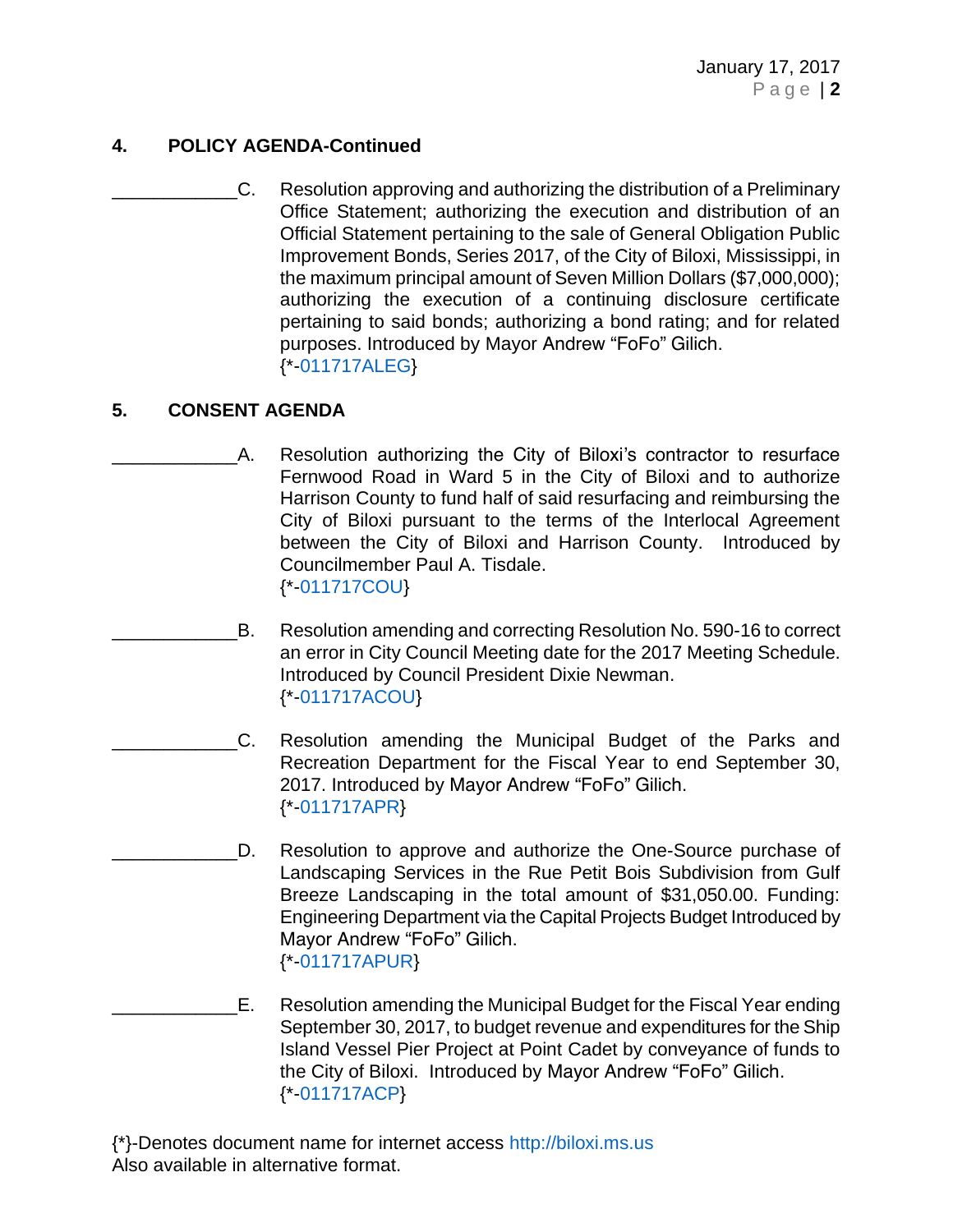# **5. CONSENT AGENDA-Continued**

- \_\_\_\_\_\_\_\_\_\_\_\_F. Resolution authorizing the Mayor of the City of Biloxi to establish Just Compensation and Sign Certification in the Restore Biloxi Infrastructure Project-KG645. Introduced by Mayor Andrew "FoFo" Gilich. {\*[-011717AFSP}](https://www.biloxi.ms.us/agendas/citycouncil/2017/011717/011717afsp.pdf)
	- \_\_\_\_\_\_\_\_\_\_\_\_G. Resolution authorizing Contract Amendment No. One (1) with A. Garner Russell & Associates, Inc. for Woolmarket Road East Project No. 994. Introduced by Mayor Andrew "FoFo" Gilich. {\*[-011717AENG}](https://www.biloxi.ms.us/agendas/citycouncil/2017/011717/011717aeng.pdf)
		- H. Resolution authorizing execution of professional services contract with Brown, Mitchell & Alexander, Inc. for Environmental Permitting Services for Capital Project No. C1000, West Biloxi Boardwalk. Introduced by Mayor Andrew "FoFo" Gilich. {\*[-011717CENG}](https://www.biloxi.ms.us/agendas/citycouncil/2017/011717/011717ceng.pdf)
- \_\_\_\_\_\_\_\_\_\_\_\_I. Resolution authorizing the completion of Jay Bearden Construction contract for Project No. 948, Woolmarket Plantation (Larkin) Subdivision Sewer, SRFC-280756-06. Introduced by Mayor Andrew "FoFo" Gilich. {\*[-011717DENG}](https://www.biloxi.ms.us/agendas/citycouncil/2017/011717/011717deng.pdf)
- \_\_\_\_\_\_\_\_\_\_\_\_J. Resolution authorizing Task Order Amendment No. 3 with MWH Americas, Inc. for Area 11 GRN Phases 1&2, Project No. KG640. Introduced by Mayor Andrew "FoFo" Gilich. {\*[-011717EENG}](https://www.biloxi.ms.us/agendas/citycouncil/2017/011717/011717eeng.pdf)
- \_\_\_\_\_\_\_\_\_\_\_\_K. Resolution authorizing execution of professional services contract with Brown, Mitchell & Alexander, Inc. for Resident Project Representative (RPR) Services for Capital Project No. C1000, West Biloxi Boardwalk. Introduced by Mayor Andrew "FoFo" Gilich. {\*[-011717FENG}](https://www.biloxi.ms.us/agendas/citycouncil/2017/011717/011717feng.pdf)
- L. Resolution authorizing expenditure to the Coast-Wide Dr. Martin Luther King, Jr. Birthday Celebration in the total amount of \$5,000.00. Introduced by Mayor Andrew "FoFo" Gilich. {\*[-011717AEXC}](https://www.biloxi.ms.us/agendas/citycouncil/2017/011717/011717aexc.pdf)